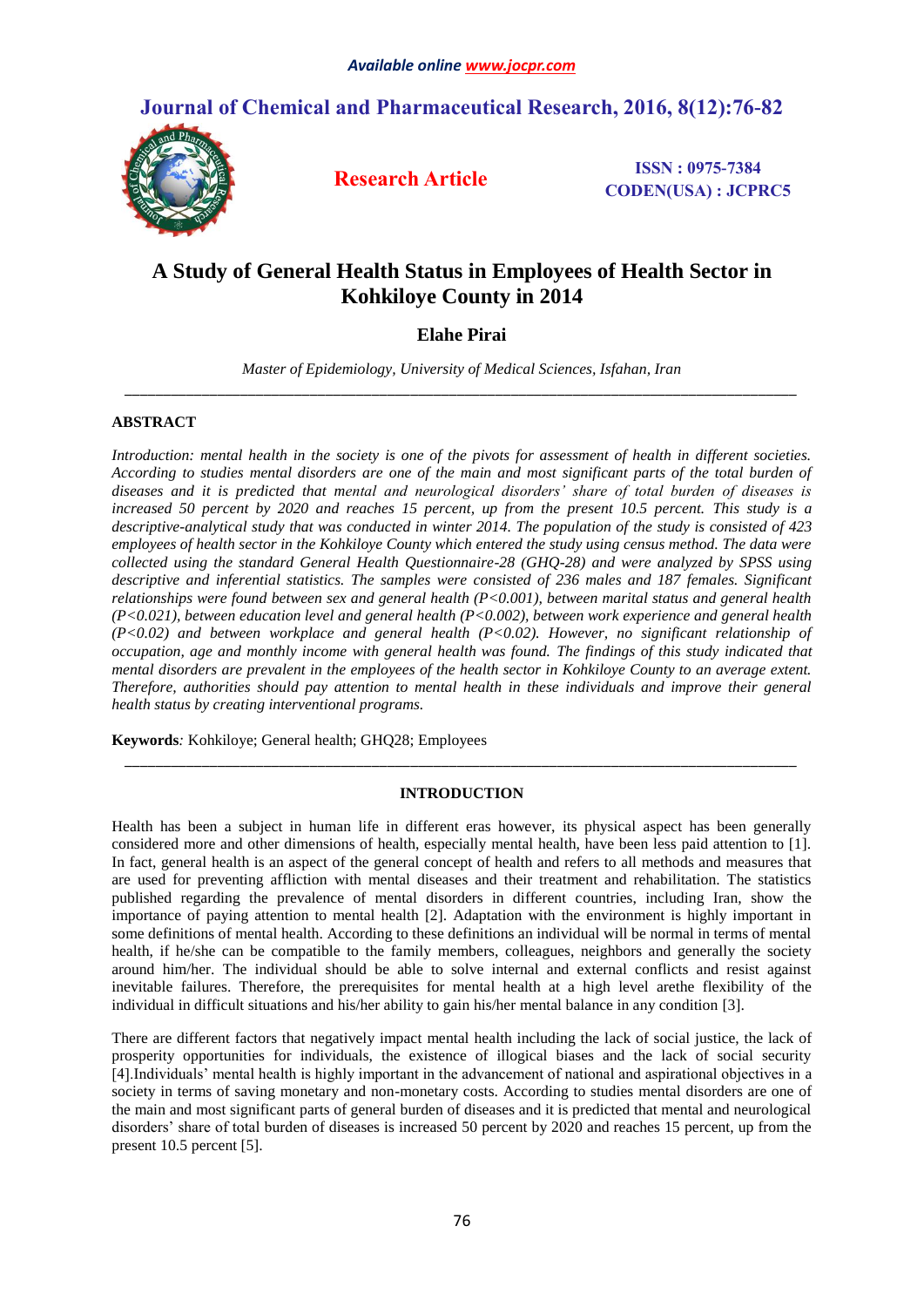As human resource is considered one of the main resources and capitals of any organization and the health of employees has a determining role in the increase of productivity, any planning and even investment in this sector that leads to maintaining and improving the general health of employees can ultimately lead to the increase of efficiency and return on the investment [6].Mental disorders lead to disruption in doing duties, reduction of motivation, anxiety fear and worry and make the individual spend a lot of his/her energy on such problems and consequently he/she will not have enough energy and interest for working in the organization [7].World Health Organization suggested in 1991 that individuals working in the society get damaged and die more. Employees' general health is a determining factor in the increase of work force productivity and better and more effective services in any organization [8].According to statistics about 52 million individuals in the world suffer from severe mental diseases and 250 million individuals have mild mental diseases. Multiple studies have been conducted on the prevalence of mental disorders in different regions in Iran. The prevalence was varied from 12.5 percent in Yazd to 23.84 percent in Sowme'eh Sara. Of course, in the national program for exploring health and diseases in Iran using GHQ-28, the prevalence of mental disorders in individuals aged 15 and higher in the Iranian society was explored and it was determined that the prevalence of mental disorder in the country was 21 percent and the highest prevalence was in Chaharmahal and Bakhtiari Province with 39.1 percent [9].

 $\mathcal{L}_\mathcal{L}$  , and the state of the state of the state of the state of the state of the state of the state of the state of the state of the state of the state of the state of the state of the state of the state of the s

Some jobs involve special and extraordinary stresses. Workplaces such as the operating room [10],burn and psychiatric wards in hospitals [11], criminal police departments, mortuaries in hospitals [12]and workplaces involving the dead and burial [13,14,15]can have a significant impact on the general health status of individuals working in these places. One of the main domains of health development in societies is health and medical sector that has a direct relationship with human health and in this regard, hospital employees and especially nurses are considered as individuals with a stressful job [16 ,17] and there for, the present study is conducted for identifying and understanding employees' problems so that its results are used for providing counseling services, improvement of general health in employees and prevention of wasting human power and economic resources of the young and active workforce.

## **METHOD**

The present study is of cross-sectional (descriptive-analytical) type that was conducted on 423 employees of the health sector in health department headquarters, hospitals, emergency medical service department and the health centers. The data were collected using General Health Questionnaire-28 (GHQ-28). This questionnaire is the most famous tool for screening in psychiatry that has had a significant impact on the progress of studies and is widely used for identifying non-psychotic mental disorders [8]. This questionnaire was designed by Goldberg and Hillier in 1979 for screening for non-psychotic mental disorders [18].The main version of the questionnaire has 60 items and the questionnaire has versions with 12, 28 and 60 items and has been translated into 38 languages and used in 70 countries. This questionnaire is an up-to-date psychological questionnaire that is used for identifying individuals with mental problems. This questionnaire is focused on normal changes and performance and includes two groups of important phenomena: inability in continuing normal performance in the individual and the emergence of new phenomena with distress-creating nature.

In addition, the questionnaire identifies problems with less than two week duration and is sensitive to transient diseases. In surveys in the total population, survey studies are used in specific group and in comparative studies for mental diseases in a population in different times. The questionnaire has been repeatedly explored and revised (this questionnaire has four subscales:somatic symptoms; anxiety/insomnia; social dysfunction, and severe depression. The cutoff point of 23 was used in this study. A score higher than 23 for the total test indicates mental disorder and a score below 23 indicates general health. The data were entered into computer, after data collection and questionnaire scoring, and analyzed using SPSS statistical software, Mann-Whitney, chi-square and Kruskal-Wallis.

#### **RESULTS**

The findings indicated that the age range of the employees was 20-51 years and most of them (38.8%) were in 20-30 years age range. 55.8% of the employees were male and 44.2 % were female. 23.9% of the subjects were male, 97.6 percent married and 1.2% had married more than once. 34.3 % of the individuals in the study had 1-5 years of experience, 16.8% had 6 to 10 years, 9.9% had 11 to 15 years, 16.8% had 16 to 20 years and 22.2 % had over 20 years of work experience. 23.59% of the individuals in the study had an administrative job, 27.2% had a medical job, 48.5% had a health-related job and 0.5% had an educational job. 18.7% were working in hospital, 18.9% in health clinic, 32.6% in health centers, 27% in medical centers and 2.8% were working in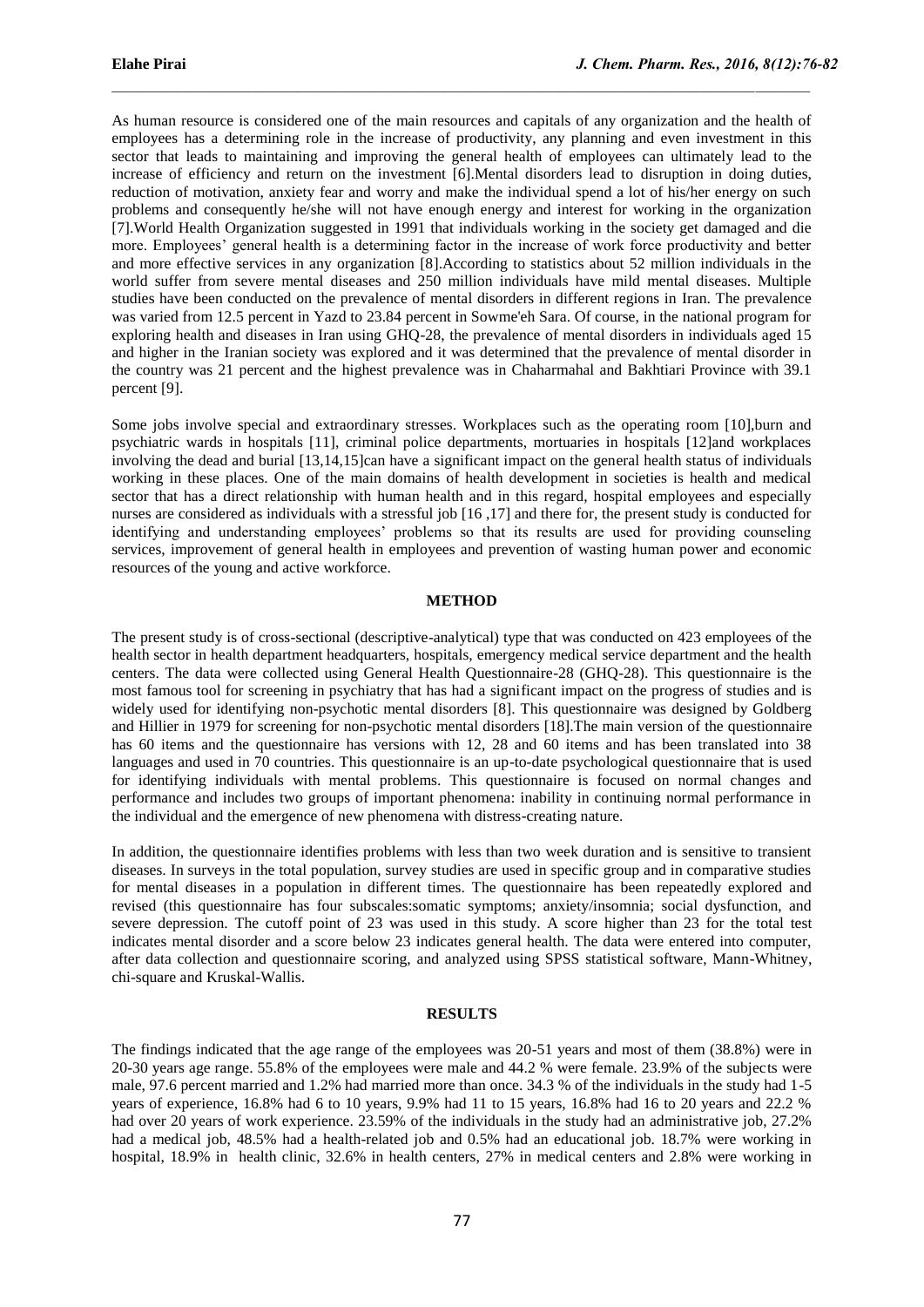medical emergency service centers. The results indicted the relationship of the four subscales and the total GHQ with the demographic characteristics by Mann-Whitney, Kruskal-Wallis, mean and standard deviation.

 $\mathcal{L}_\mathcal{L}$  , and the state of the state of the state of the state of the state of the state of the state of the state of the state of the state of the state of the state of the state of the state of the state of the s

In relation with age, the highest mean score was 7.3 which belonged to the third subscale (social dysfunction) in the age range 31-40 years; and the lowest mean score was 1.3 which was related to the fourth subscale (severe depression) in the age range of 50 years and higher. Also, the highest overall mean score was 23.68 which belonged to the 31-40 years age range. Kruskal-Wallis test did not show a significant difference between age and GHQ subscales. Regarding the association between sex and general health, the score of depression was 2.5 in men which was lower than 3.71 in women and was significant at  $(p<0.001)$  level.

The mean score of overall general health scale in the single employees was lower than the one in the married employees and the difference was significant ( $p=0.02$ ). In addition, there was a relationship between the mean score of somatic symptoms and marital status in a way the mean score of the somatic symptoms was 5.9 and higher than the one for the single individuals which was 3.94 (p=0.001). also, the mean score of anxiety/insomnia in single employees was 5.03, lower than the score of 6.16 for the married and the score was 11.66 in individuals with more than one marriage and the difference was significant (p=0.02). The mean score of the somatic symptoms was highest in the employees of medical centers(7.28) and lowest in medical emergency service centers (3.33) and the difference was significant (p=0.008). The mean score of the overall general health scale was highest in the employees of medical centers (25.47) and lowest in the employees of health centers (19.34) and the difference was significant ( $p=0.027$ ). The above exploration did not show a significant difference of the subscales social dysfunction and anxiety/insomnia with workplace.

The results regarding general health and work experience indicated that the highest mean score of general health scale was related to the individuals with 16-20 years of work experience (score=25.74) and the lowest score was related to the individuals with 1-5 years of work experience and the study indicated a significant relationship between the overall score of general health and work experience  $(p=0.023)$ . The comparison of the mean of the subscale anxiety/insomnia with work experience indicated a significant relationship  $(p=0.023)$  and the comparison of the mean of total general score with education level showed a significant relationship ( $p=0.002$ ). The results regarding the relationship between genera health and workplace indicated the highest means of general health score belonged to individuals working in medical centers (25.47) and those working in hospitals (20.54). However, the comparison of the mean of the subscale severe depression and the workplace indicated a significant different  $(p=0.035)$ . The comparison of the mean score of somatic symptoms and workplace indicted a significant difference  $(p=0.003)$ . No significant difference was found between the overall score of general health and monthly income level. The results regarding general health and income level indicated that the highest overall mean scores of general health belonged to individuals with a monthly income equivalent to\$300- 600 USD (22.40) and lower than an equivalent of \$300 USD (20.04). However, the comparison of the mean score of anxiety/insomnia with income level indicated a significant difference  $(p=0.05)$  but no significant relationship was found between the overall general health and monthly income level  $(p=0.04)$ .

| <b>General health components</b> |                                  | <b>Absolute frequency</b> | <b>Relative frequency</b> |  |
|----------------------------------|----------------------------------|---------------------------|---------------------------|--|
|                                  | 0-6 (favorable)                  | 280                       | 66.2                      |  |
| Somatic symptoms                 | 7-13 (to some extent favorable)  | 113                       | $Jul-26$                  |  |
|                                  | 14-21 (unfavorable)              | 30                        | 7.1                       |  |
|                                  | 0-6 (favorable)                  | 267                       | 63.1                      |  |
| Anxiety/insomnia                 | 7-13 (to some extent favorable)  | 123                       | 29.1                      |  |
|                                  | 14-21 (unfavorable)              | 33                        | 7.8                       |  |
| Social dysfunction               | 0-6 (favorable)                  | 195                       | 46.1                      |  |
|                                  | 7-13 (to some extent favorable)  | 213                       | 50.4                      |  |
|                                  | 14-21 (unfavorable)              | 15                        | 3.5                       |  |
|                                  | 0-6 (favorable)                  | 355                       | 83.9                      |  |
| Severe depression                | 7-13 (to some extent favorable)  | 49                        | 11.6                      |  |
|                                  | 14-21 (unfavorable)              | 19                        | 4.5                       |  |
|                                  | 0-27 (favorable)                 | 315                       | 74.5                      |  |
| General health                   | 28-55 (to some extent favorable) | 95                        | 22.5                      |  |
|                                  | 56-84 (unfavorable)              | 13                        | 3.1                       |  |

| Table 1: The distribution of absolute and relative frequencies of general health components in the employees explored. |  |  |  |
|------------------------------------------------------------------------------------------------------------------------|--|--|--|
|------------------------------------------------------------------------------------------------------------------------|--|--|--|

In the above table, considering the cutoff point of 6 for each subscale, the scores between 14 and 21 are considered indication of severe disorders, 7 to 13 as average problem and the scores less than 6 are considered as indication of a healthy individual; 26.7% of the individuals in the subscale somatic symptoms, 29.1%in anxiety/insomnia, 50.4%in social dysfunction and 11.6% in severe depression had an average disorder. In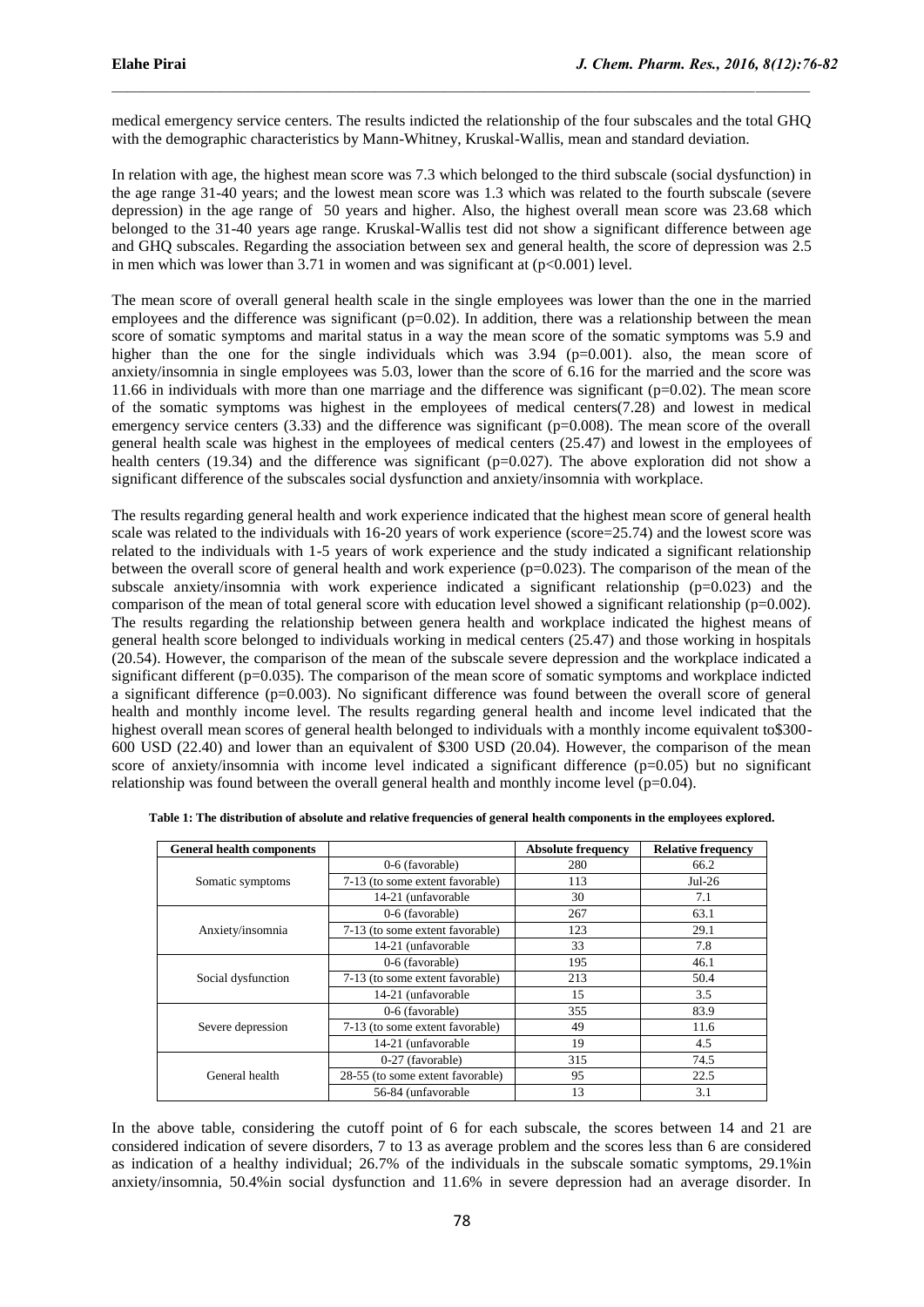addition, 7.1% of the employees in the subscale somatic symptoms, 7.8% in anxiety/insomnia and 4.5% in severe depression had severe disorder. The total general health score is varied from 0 to 84; in this regard, 74.5% of the individuals obtained a score lower than 27, 22.5% obtained a score between 28 and 55 and 3.15 obtained a score higher than 56.

 $\mathcal{L}_\mathcal{L}$  , and the state of the state of the state of the state of the state of the state of the state of the state of the state of the state of the state of the state of the state of the state of the state of the s

|                                        | the maividuals explored.<br>Does not have |                              | have                         |                              |            |
|----------------------------------------|-------------------------------------------|------------------------------|------------------------------|------------------------------|------------|
| <b>General health</b>                  | <b>Absolute</b><br>frequency              | <b>Relative</b><br>frequency | <b>Absolute</b><br>frequency | <b>Relative</b><br>frequency | <b>Sig</b> |
| $20 - 30$                              | 32                                        | 19.5                         | 132                          | 80.5                         | 0.04       |
| $31 - 40$                              | 27                                        | 50                           | 27                           | 50                           |            |
| $41 - 50$                              | $\overline{c}$                            | 20                           | 8                            | 80                           |            |
| 51 and higher                          | 5                                         | 19.2                         | 21                           | 80.8                         |            |
| male                                   | 42                                        | 17.8                         | 194                          | 82.2                         | 0.001      |
| female                                 | 66                                        | 35.3                         | 121                          | 64.7                         |            |
| single                                 | 18                                        | 17.8                         | 83                           | 82.2                         | 0.009      |
| Married                                | 83                                        | 26.6                         | 229                          | 73.4                         |            |
| Remarried                              | $\overline{4}$                            | 80                           | $\mathbf{1}$                 | 20                           |            |
| divorced                               | $\mathbf{1}$                              | 3.33                         | $\overline{2}$               | 66.7                         |            |
| Lower than diploma                     | 30                                        | 36.6                         | 52                           | 63.4                         | <b>NS</b>  |
| diploma                                | 40                                        | 28.4                         | 101                          | 71.6                         |            |
| Associate degree                       | 19                                        | 17.4                         | 90                           | 82.6                         |            |
| Bachelor's degree                      | 17                                        | 23.6                         | 55                           | 76.4                         |            |
| Master's degree and higher             | $\overline{c}$                            | 10.5                         | 17                           | 89.5                         |            |
| 01-May                                 | 26                                        | 17.9                         | 119                          | 82.1                         | 0.016      |
| $06$ -Oct                              | 18                                        | 25.4                         | 53                           | 74.6                         |            |
| $Nov-15$                               | 11                                        | 26.2                         | 31                           | 73.8                         |            |
| $16-20$                                | 26                                        | 36.6                         | 45                           | 63.4                         |            |
| More than 20                           | 27                                        | 28.7                         | 67                           | 71.3                         |            |
| administrative                         | 31                                        | 30.7                         | 70                           | 69.3                         |            |
| medical                                | 24                                        | 20.9                         | 91                           | 79.1                         | <b>NS</b>  |
| Health-related                         | 52                                        | 25.4                         | 153                          | 74.6                         |            |
| educational                            | $\mathbf{1}$                              | 50                           | $\mathbf{1}$                 | 50                           |            |
| Less than an equivalent of<br>\$300USD | 10                                        | 23.3                         | 33                           | 76.7                         |            |
| An equivalent of \$300-600USD          | 88                                        | 28.9                         | 216                          | 71.1                         | 0.04       |
| An equivalent of \$600-1000USD         | $\overline{7}$                            | 11.9                         | 52                           | 88.1                         |            |
| An equivalent of over \$1000USD        | 3                                         | 17.6                         | 14                           | 82.4                         |            |
| hospitals                              | 20                                        | 25.3                         | 59                           | 74.7                         |            |
| Health centers                         | 28                                        | 20.3                         | 110                          | 79.7                         | <b>NS</b>  |
| Health clinics                         | 17                                        | 21.2                         | 63                           | 78.8                         |            |
| emergencies                            | 3                                         | 25                           | 9                            | 75                           |            |
| Medical centers                        | 40                                        | 35.1                         | 74                           | 64.9                         |            |

| Table 2: the distribution of absolute and relative frequencies of general health components based on the demographic variables in |
|-----------------------------------------------------------------------------------------------------------------------------------|
| the individuals explored.                                                                                                         |

As table 2 show, the chi-square test did not show a relationship of education level, job type and workplace with general health. However, a significant relationship was shown regarding age, sex, marital status, work experience and income.

#### **DISCUSSION**

The aim of this study was exploring the status of general health in the employees of health sector in Kohkiloyie County in which 4 dimensions of general health (somatic symptoms, social dysfunction, anxiety/insomnia and severe depression were explored. Based on the findings of the study, 25.53% (108 individuals) of the employees explored had mental disorders of which 17.8% (42 individuals) were male and 35.35% (66 individuals) were female. This is 2.5 times higher than the global statistics reported by WHO and indicates that about 10 percent of the adults in the society are afflicted with mental disorders [19].The findings of the present study are consistent with the findings of other studies conducted in Iran like the study by Bahrainian, Akasheh and Noorbala [20,21]. In the study by Soltanian et al on the students in Bushehr province it was found that mental disorders in females was 44.7% higher, compared with males [9].A significant association between being female and general health has been reported in several other studies [22-25].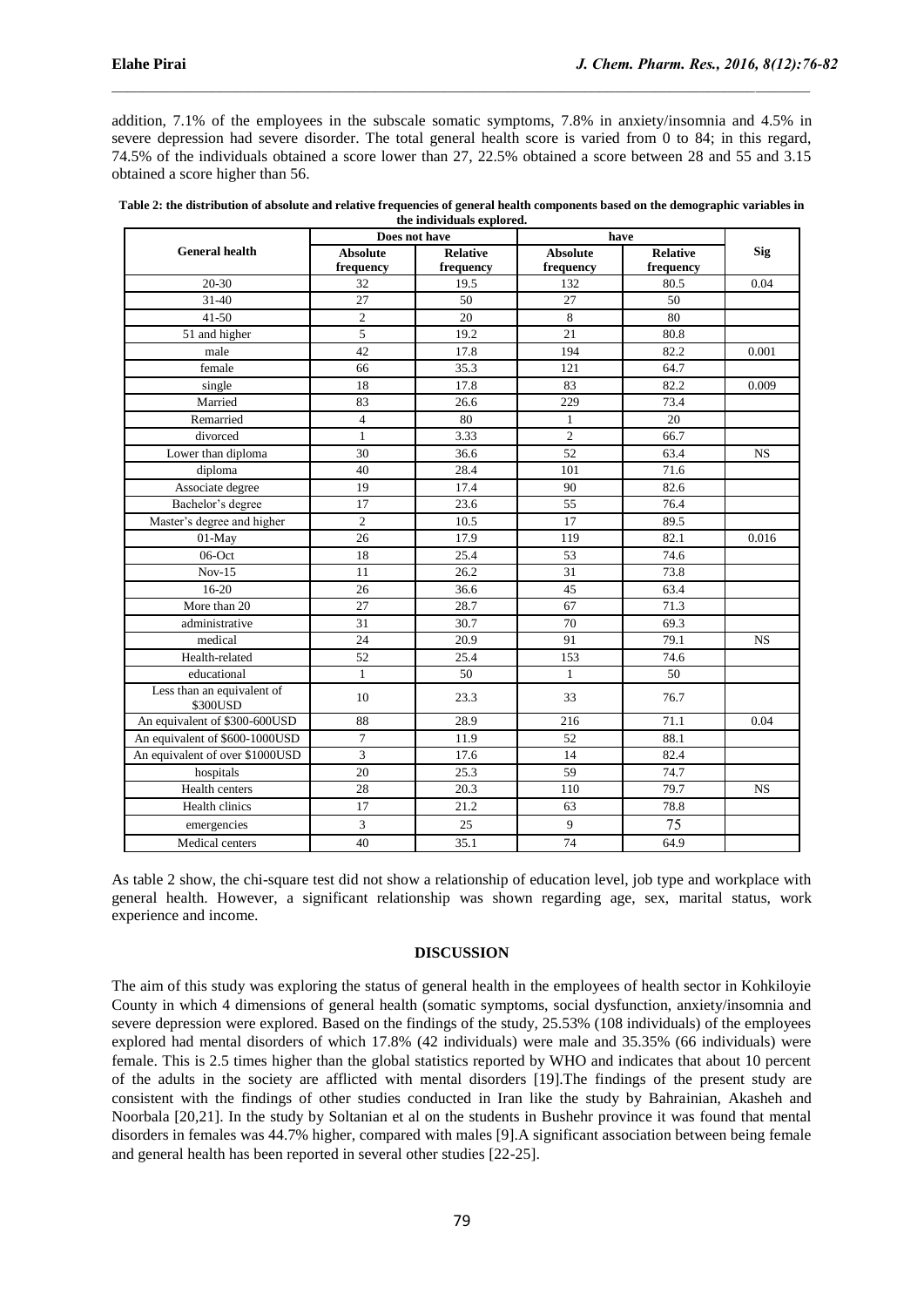Women, due being more influenced by the family and the social environment, are more at risk. Maybe another interpretation of this finding is that women have motherhood and housework responsibilities in addition to their job as an employee or the reason may be life problems, the responsibility of raising children and less inclination towards using spare times. In similar studies, Rafati [26] and Dadkhah [7] did not find significant difference between the general health mean scores in men and women. Of course, the scores were categorized in three sections for more exploration and 74.5% of the individuals in first section obtained a score below 27 (favorable), 22.5% in the second section obtained a score between 22 and 55 (to some extent favorable) and 3.1% obtained a score higher than 56 (unfavorable). In the study by Arimura the rate is reported to be 65% in nurses [27].In the national program for determining the mental disorders in individuals aged 15 and higher in Iran the prevalence of disorders was estimated to be 21% [28].

 $\mathcal{L}_\mathcal{L}$  , and the state of the state of the state of the state of the state of the state of the state of the state of the state of the state of the state of the state of the state of the state of the state of the s

Swallow et al reported the prevalence of mental disorders in women to be 39.6% [29].In a study by Roberts et al, the prevalence of mental disorders was reported to be 25% [30]. Mental disorders were seen more in individuals ages 31-40 years, which is not consistent with the results of the study by Khorsandi et al who showed that the life quality is reduced with the increase of age.The results indicated that a high percentage of individuals who are not living with their spouse due to divorce or death or their spouse suffer more from mental disorders. Exploring effective strategies for preventing mental disorders in such individuals like providing counseling or financial resources for solving family problems is recommended. The highest percentage of mental disorder was related to individuals with an education level lower than diploma. An inverse relationship between education level and disorder in general health was seen. The highest percentage of mental disorder is related to the group having a work experience of 16 years or more. According to this study, most aspects of general health have been deteriorated with the increase of work experience. This can be due to the inverse relationship of the increase of age and work experience with general health and this result was not consistent with the study by Hadi et al in which individuals had a better general health, with the increase of work experience [31] but was consistent with the study by Sadeghan et al [32]. No significant relationship between job type and disorder in general health was seen. The highest levels of disorder were seen in administrative (22.51%), health-related (21.93) and medical employees (19.49). Among job groups, health-related and administrative employees obtained highest GHQ scores, compared with other groups. According to studies there is a high correlation between occupational anxiety and mental health [33,34]. A significant difference was seen between the mean of general health dimensions and the amount of the income in the present study which is consistent with the finding of the studies by Vahdaninia et al and Falahi et al in which a significant relationship between the amount of age and life quality was reported [35 , 36].

A direct relationship between individuals' income level and life quality was seen in the study by Ko et al; this means that the more the income of the individuals, the better their life quality [37] .and this is consistent with the findings of the present study. No significant difference was seen between education level and general health. Perhaps the loss of the value of education and academic certificates in the current society justifies this results and perhaps it can be said that education does not have a high impact on health level and life quality and this part of the results of the present study is consistent with the study conducted by Hadi which showed the lack of impact of education on the life quality of the individuals explored [31].However, the result is not consistent with the study by Montazeri which explored the health status of individuals in Tehran and reported that individuals with a higher level of education had a higher health level [38].The results regarding general health and workplace indicated that the highest mean score of general health belonged to individuals working in medical centers with a mean of 25.45 and then those in hospitals with a mean of 20.54.

### **CONCLUSION**

Studies indicate that though General Health Questionnaire does not definitely verify a mental or physical problem, it identifies individuals at risk. Therefore, this requires authorities to help in reducing risk factors. As sorrow, anxiety, depression and mental disorders can reduce employees' attention, concentration and focus and increase mistakes and accidents in the workplace, for the improvement of employees' mental health the managers are recommended to identify employees' potential talents, look for the causes of negligence, absenteeism, boredom and the like and refrain from passing hasty judgments and resorting to force. They are also recommended to prevent the creation of feeling of inferiority and insecurity in employees and help them become familiar with the workplace realities. The creation of different interventional programs such as holding educational classes for coping with stress familiarity with defense mechanisms and serious psychotherapy and psychiatric interventions, increasing job support and providing psychological and counseling services to these individuals in addition to making efforts for improving loans and income by considering job difficulties by managers and more interaction with scholars in the field of mental health seem necessary for designing preventive programs and reduction of mental disorder in employees in the health sector.